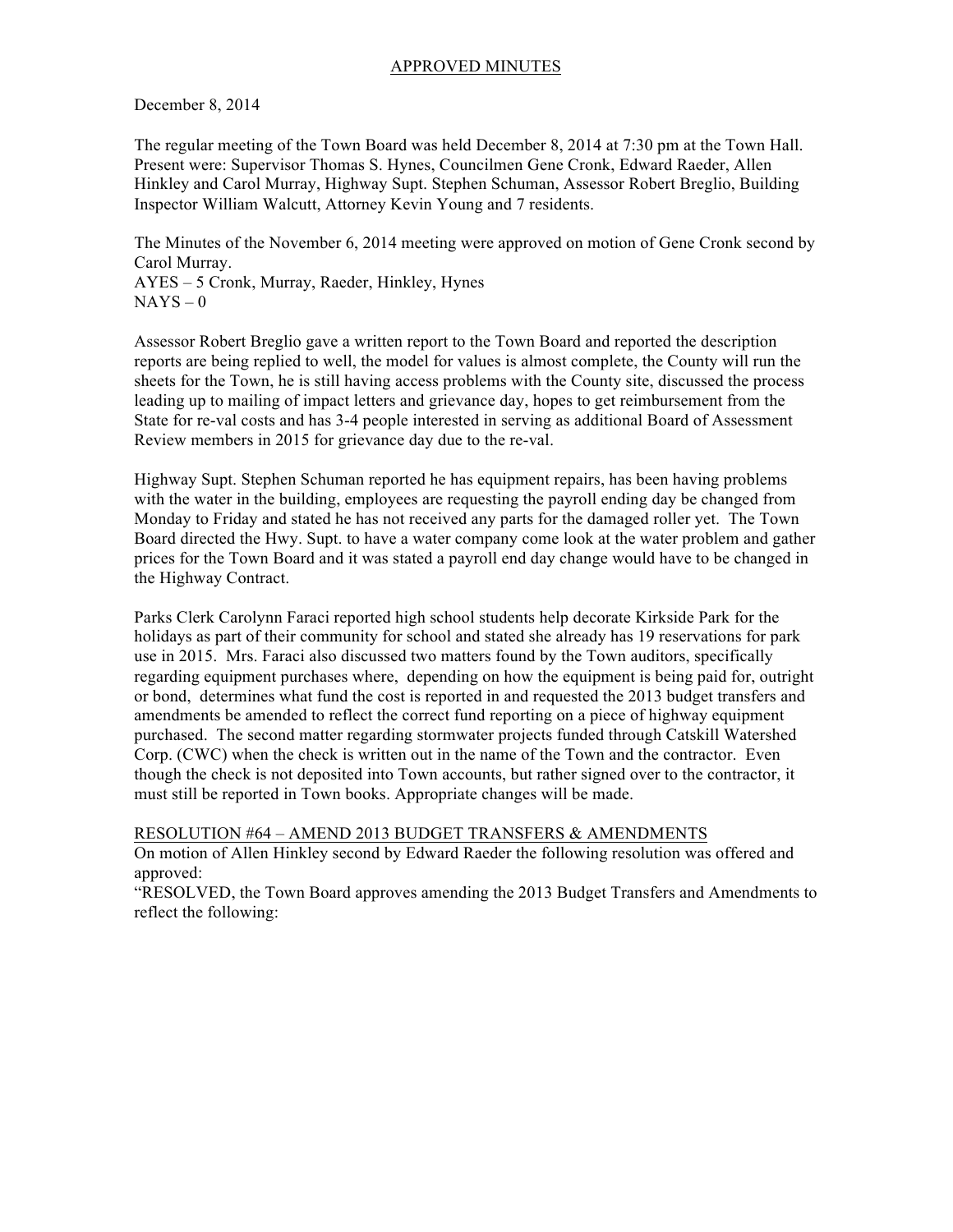|                |                         |          | 2013        |          |
|----------------|-------------------------|----------|-------------|----------|
|                | <b>BUDGET TRANSFERS</b> |          |             |          |
|                |                         |          |             |          |
| <b>GENERAL</b> | TO                      |          | <b>FROM</b> |          |
|                | A 1010.1                | 0.16     | 1110.1      | 6352.35  |
|                | 1330.2                  | 179.99   | 1110.2      | 500.00   |
|                | 1410.4                  | 696.00   | 1110.4      | 10100.57 |
|                | 1450.4                  | 4665.91  | 1220.1      | 0.60     |
|                | 1620.2                  | 893.70   | 1220.4      | 748.11   |
|                | 3120.4                  | 7786.89  | 1320.4      | 3494.96  |
|                | 3310.4                  | 839.46   | 1330.1      | 0.48     |
|                | 7110.4                  | 17430.81 | 1330.4      | 786.60   |
|                | 8020.4                  | 3120.20  | 1340.1      | 0.48     |
|                | 8160.4                  | 5685.52  | 1355.1      | 4344.03  |
|                | 9010.8                  | 5530.80  | 1355.2      | 3669.93  |
|                |                         | 46829.44 | 1355.4      | 14261.04 |
|                |                         |          | 1410.1      | 0.52     |
|                |                         |          | 1410.2      | 280.00   |
|                |                         |          | 1420.4      | 2289.77  |
|                |                         |          |             | 46829.44 |

| <b>HIGHWAY</b> | TO        |           | <b>FROM</b> |           |
|----------------|-----------|-----------|-------------|-----------|
|                | DA 5130.2 | 215887.73 | 3501        | 16979.74  |
|                | 9010.8    | 8296.20   | 5110.1      | 6816.28   |
|                |           | 224183.93 | 5110.4      | 117233.81 |
|                |           |           | 5120.4      | 24464.02  |
|                |           |           | 5130.4      | 12787.77  |
|                |           |           | 5140.4      | 3940.00   |
|                |           |           | 5142.4      | 29339.83  |
|                |           |           | 9030.8      | 1631.83   |
|                |           |           | 9055.8      | 200.00    |
|                |           |           | 9060.8      | 10790.31  |
|                |           |           | 9720.7      | 0.34      |
|                |           |           |             | 224183.93 |
| <b>AMENDED</b> |           |           |             |           |
| <b>HIGHWAY</b> | TO        |           | <b>FROM</b> |           |
|                | DA 5130.2 | 887.73    | 5110.1      | 6816.28   |
|                | 9010.8    | 8296.20   | 5110.4      | 2367.65   |
|                |           |           |             |           |

9183.93 9183.93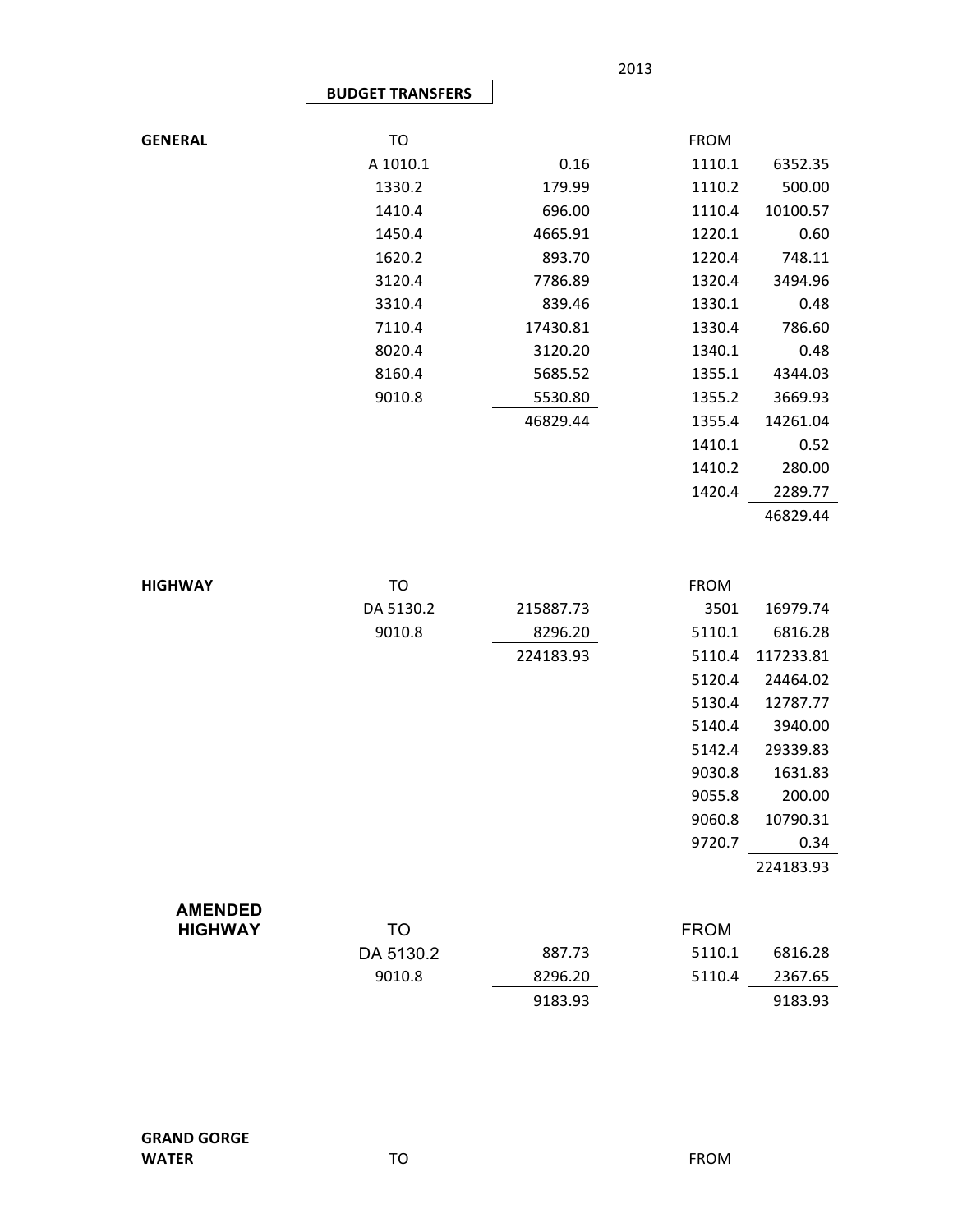|                      | SW 8189.4                 | 101.00   | 2140                  | 2504.46  |
|----------------------|---------------------------|----------|-----------------------|----------|
|                      | 8340.4                    | 4441.33  | 8310.4                | 1644.22  |
|                      | 8389.4                    | 893.07   | 8320.4                | 929.21   |
|                      |                           | 5435.40  | 8330.4                | 196.93   |
|                      |                           |          | 9030.8                | 3.08     |
|                      |                           |          | 9710.7                | 157.50   |
|                      |                           |          |                       | 5435.40  |
|                      |                           |          |                       |          |
| <b>DENVER WATER</b>  | TO                        |          | <b>FROM</b>           |          |
|                      | SW 8330.4                 | 1637.17  | 8310.4                | 1468.24  |
|                      | 8389.4                    | 2262.21  | 8320.4                | 894.16   |
|                      |                           | 3899.38  | 8340.4                | 1536.98  |
|                      |                           |          |                       | 3899.38  |
| <b>ROXBURY SEWER</b> |                           |          |                       |          |
|                      | TO<br>SS 8130.2           | 217.90   | <b>FROM</b><br>8110.4 | 15530.30 |
|                      | 8130.4                    | 14265.91 |                       |          |
|                      | 8189.4                    | 1046.49  |                       |          |
|                      |                           | 15530.30 |                       |          |
|                      |                           |          |                       |          |
| <b>DENVER SEWER</b>  | TO                        |          | <b>FROM</b>           |          |
|                      | SS 8110.4                 | 1712.67  | 8130.4                | 13446.64 |
|                      | 8130.4                    | 14146.25 | 8189.4                | 2592.26  |
|                      | 8189.4                    | 179.98   |                       | 16038.90 |
|                      |                           | 16038.90 |                       |          |
|                      |                           |          |                       |          |
|                      | <b>BUDGET</b>             |          |                       |          |
|                      | <b>AMENDMENTS</b>         |          | DR                    | CR       |
|                      |                           |          |                       |          |
| <b>GRAND GORGE</b>   | Appropriation             | SW 960   |                       |          |
| <b>WATER</b>         | Miscellaneous             |          |                       |          |
|                      | Contractual               |          | 380.20                |          |
|                      | Serial Bond               |          | 1890.00               |          |
|                      |                           |          |                       |          |
|                      |                           |          |                       |          |
|                      | <b>Estimated Revenues</b> | SW 510   |                       |          |
|                      | <b>Fund Balance</b>       |          |                       | 2270.20  |
|                      |                           |          | 2270.20               | 2270.20  |

AYES – 5 Hinkley, Raeder, Cronk, Murray, Hynes  $NAYS - 0$ 

Discussion took place on a change to the Employee Handbook that was adopted by the Town Board earlier this year pertaining to Section 704 Pay Period and Check Distribution. Before the adopted changes, the handbook reflected three payroll types and reflected two distribution times.

# RESOLUTION #65 – AMEND EMPLOYEE HANDBOOK SECTION 704 PAY PERIOD AND CHECK DISTRIBUTION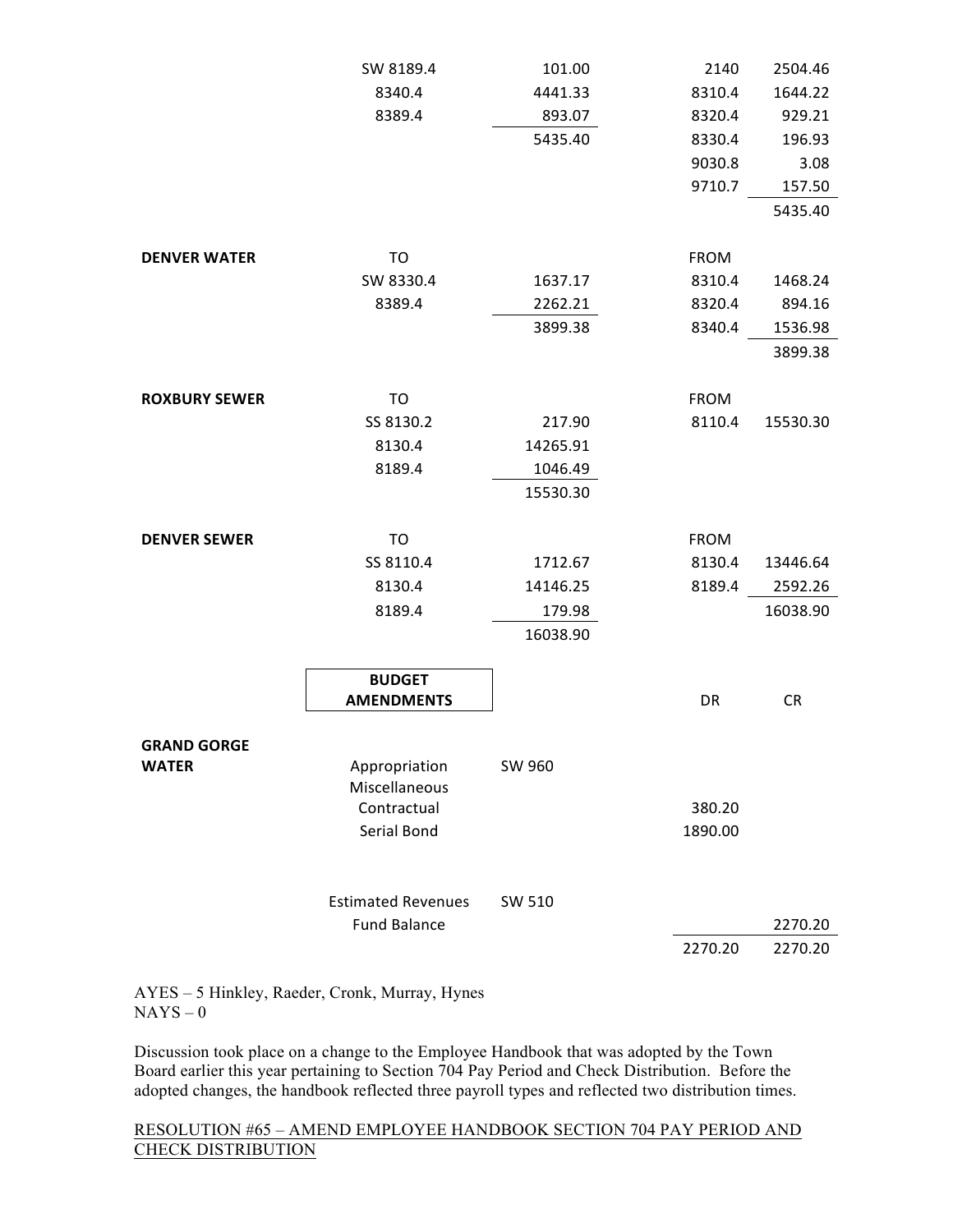On motion of Allen Hinkley second by Carol Murray the following resolution was offered and adopted:

"WHEREAS, the Town Board, Town of Roxbury adopted an Employee Handbook ("Handbook") on October 13, 2003; and

WHEREAS, the Handbook Section 704 Pay Period and Check Distribution stated " Payroll Period – Normally, Highway Department employees are paid on a bi-weekly basis. Other employees or Elected Officials are paid on either a bi-monthly or monthly basis, as established by the Town Board"; and

WHEREAS, Handbook Section 704 stated "Payday – Under normal circumstances, paychecks for Highway Department employees will be issued on a Thursday. Paychecks for employees paid on a bi-monthly basis will be issued on the 15<sup>th</sup> and last day of each month. In the event the payday is a designated holiday, paychecks will be distributed on the previous workday"; and

WHEREAS, the Town Board adopted an amended Handbook on January 6, 2014; and WHEREAS, the amended Handbook Section 704 Pay Period and Check Distribution stated "Payroll Period – Employees will be paid on a bi-weekly basis"; and

WHEREAS, the amended Handbook Section 704 stated " Payday – Paychecks for employees will be issued on a Thursday. In the event the payday is a designated holiday, paychecks will be distributed on the previous workday."

NOW, THEREFORE BE IT RESOLVED, the Town Board approves amendment of the current Employee Handbook Section 704 Pay Period and Check Distribution Payroll to state the Payroll Period and Payday wording aforementioned in the original Employee Handbook adopted October 13, 2003."

AYES – 5 Hinkley, Murray, Raeder, Cronk, Hynes  $NAYS - 0$ 

Building Inspector William Walcutt prepared a written report for the Town Board.

George Boyle addressed the Town Board to appeal the decision of the Roxbury Historic Preservation Commission (RHPC) regarding his application for his buildings located at 53655 State Hwy. 30, Roxbury to include upgrading windows, doors and entrance steps to make into living quarters. Due to the RHPC denying his application, the Building Inspector could not issue his building permit for the same work. The Town Board and attorney had a lengthy discussion regarding the matter referencing the Local Law, specifically noting the building is not historical and is located behind other buildings so it's not very visible from the street thus causing it not to come under review by the Historic Commission. Building Inspector William Walcutt stated the only issue he has is with energy code compliance but stated a Certificate of Occupancy would not be issued unless those requirements were satisfied.

RESOLUTION #66 – BOYLE APPEAL

On motion of Gene Cronk second by Allen Hinkley the following resolution was offered and adopted:

"RESOLVED, pertaining to the appeal from George Boyle on the decision of the Historic Preservation Commission, the Town Board renders a final decision as set forth below:

Appeal Determination

Application: George Boyle Application for a certificate of compatibility Application Date: October 30, 2014

Physical address the property: 53655 State Hwy. 30, Roxbury, NY 12474

Date of Meeting: November 28, 2014

Exhibit A: Application and Record

Decision appealed from: Denial of Certificate of Compatibility for the following stated reasons:

1. The general design, character and appropriateness of what was a temporary classroom trailer for the school is not compatible with the surrounding properties and the historic district.

2. The proposed building is not compatible with surrounding properties including the proportion of the front façade and the rhythm of the spacing of properties on the streets, including setbacks.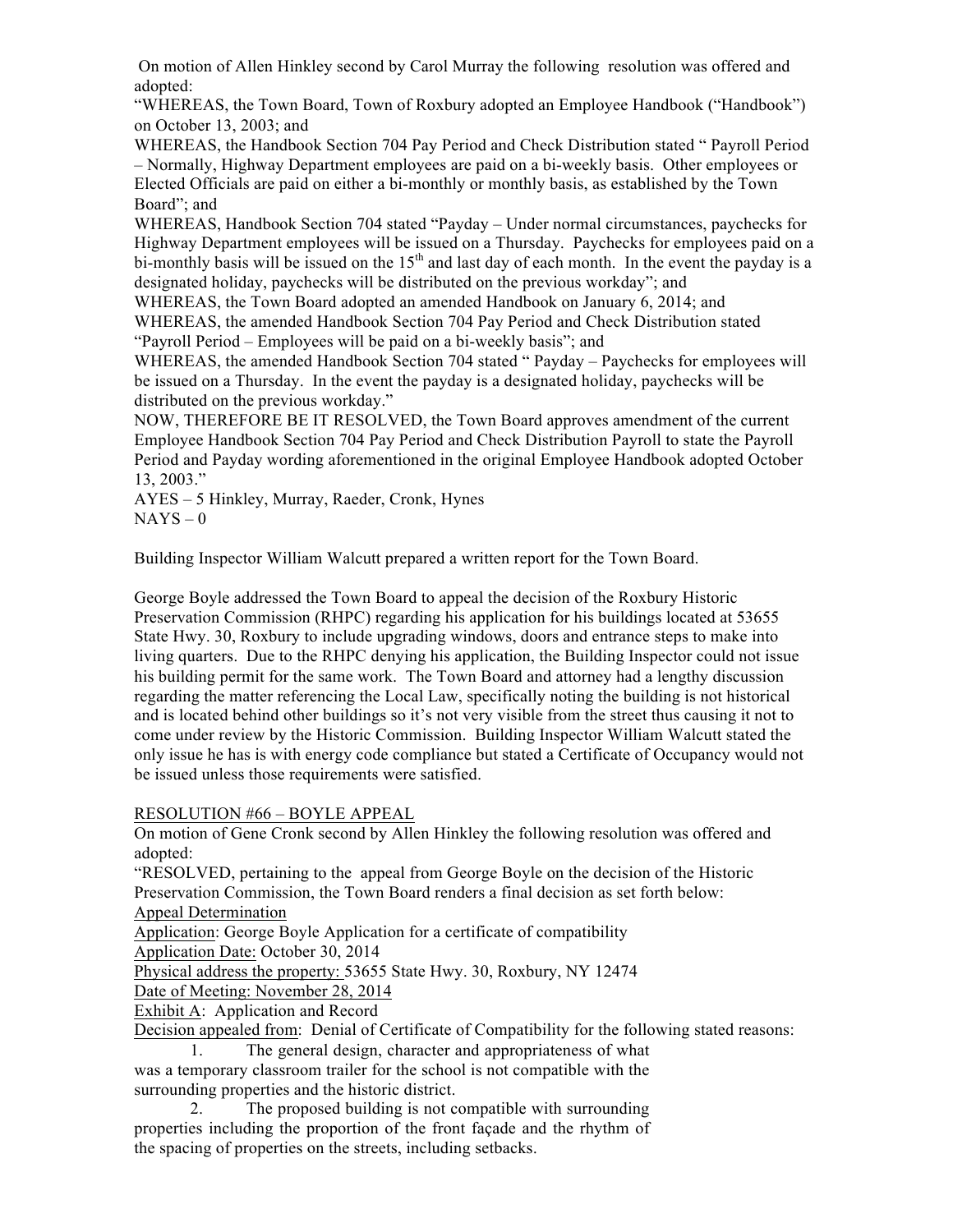Nature of Modifications: Alteration of steps, windows and doors for energy and safety improvements to the façade of an existing structure that is not visible from the street.

Scope of Jurisdiction: No person shall carry out any . . . structural modification of a building . . . within an historic district without first obtaining a Certificate of Compatibility from the Historic Preservation Commission.

Excluded from Jurisdiction: Nothing in this ordinance shall be construed to prevent the ordinary maintenance and repair or alteration of any exterior architectural feature of a landmark or property within a historic district.

### Approval Criteria:

(B) The Commission's decision shall be based on the following principles:

(i) properties which contribute to the character of the historic district shall be retained;

(ii) new construction shall be compatible with the district in which it is located.

(C) In applying the principle of compatibility, the Commission shall consider the following factors:

(iii) visual compatibility with surrounding properties, including proportion of the property's front façade, proportion and arrangement of windows and other openings within the façade, roof shape, and the rhythm of spacing of properties on streets, including setback; and

Decision of the Town Board: Overruled the Commission's decision as inconsistent with the Historic Preservation Law for the following reasons:

1. The proposed alterations to the existing structure would not be visible from the road.

2. The existing structure has no historic value.

3. The proposed alterations to the existing structure would improve its overall appearance and thus improve its overall compatibility with the surrounding buildings.

4. The issue before the Board is not whether the existing structure is compatible, but whether the proposed structural modifications to the building façade are compatible.

5. The purpose of the law was to protect the historic streetscape while not discouraging or in any way deterring property owners from improving and maintaining their property. The Town Board considers this proposed project to be an improvement to the property that has no impact on the historic streetscape."

AYES – Cronk, Hinkley, Raeder, Murray, Hynes  $NAYS - 0$ 

Due to the foregoing decision of the Town Board regarding the appeal of George Boyle, the Town Board also directed the Building Inspector to issue the Building Permit submitted by Mr. Boyle.

Further discussion took place on the Historic Commission guidelines where RHPC Secretary Carolynn Faraci requested clarification on review of applications, quorum requirements and requested the Town Attorney attend one of the RHPC meetings.

Supv. Hynes stated Cowan Excavating is finishing work on the Roxbury springs in hopes of receiving approval from NYS Dept. of Health to begin using them again.

Martin Menne expressed ongoing concerns with his water usage due to having to run the water in the cold months to prevent freezing of the water service line that runs under State Hwy 30 and requested remediation of his water charges for same. The Town Board discussed changing out the meter to see if it was registering usage incorrectly and possibly crediting customer's water accounts that have a similar situation. The Town Board will have the Water Operator check the meter but no other decisions were made.

Per Town Board approval, Attorney Kevin Young researched and discussed the procedures for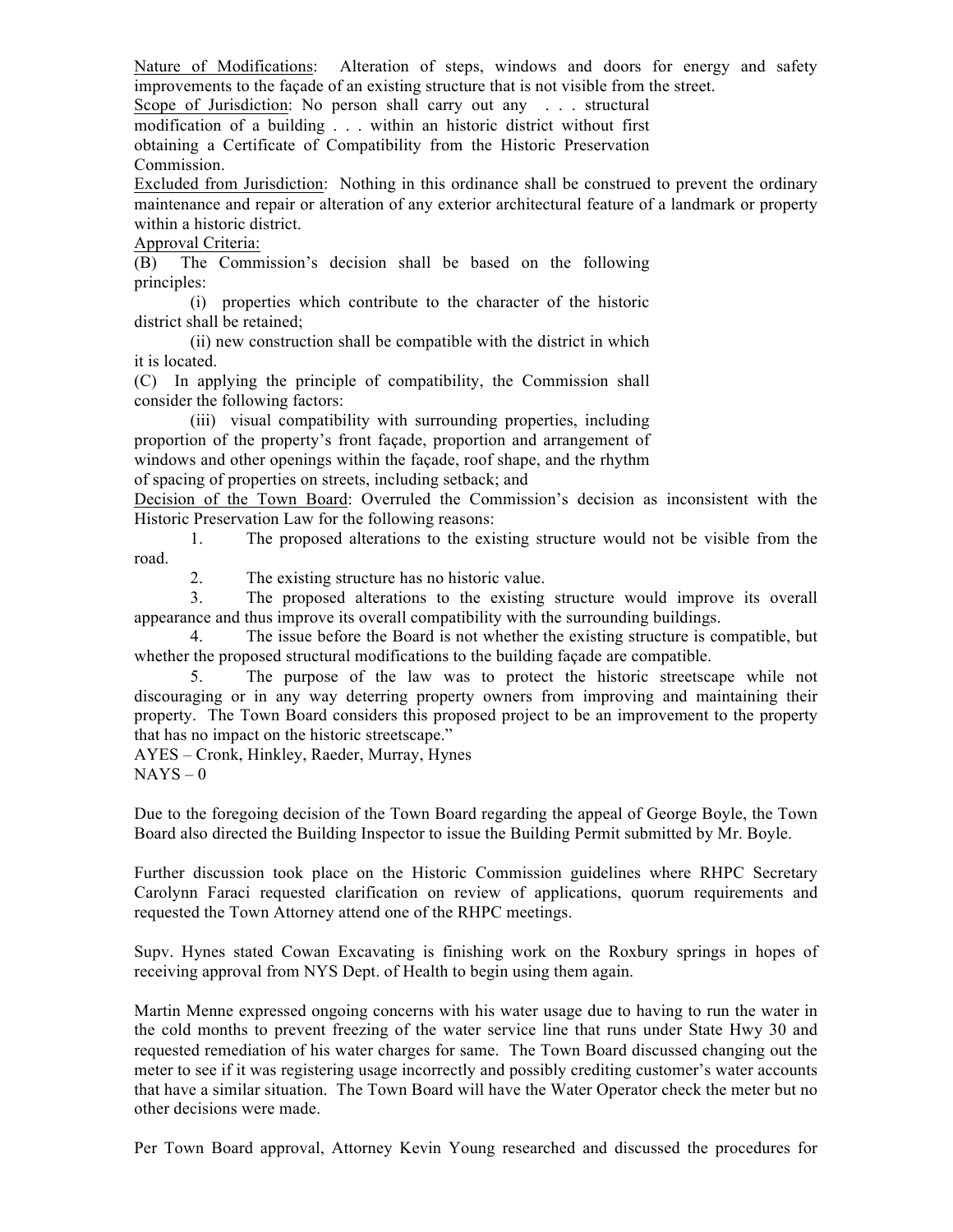demolition of unsafe structures giving information that encompasses both State and Town laws. Specific to the Caroline Lilly property on State Hwy 30, Roxbury, Supervisor Hynes will contact Delaware County DPW to come inspect the buildings and submit a plan and estimate of cost for the demolition.

Attorney Young discussed the retainer agreement from Robert Beebe to cover the work necessary to conclude the sewer collection lines litigation with NYCDEP. The Board agreed to stay with Robert Beebe under the condition that he completes the matter at a not to exceed cost of \$5,000. Payment is conditioned on the completion of the matter in a timely manner. The overall settlement should include a valuation methodology using replacement cost new less depreciation.

# RESOLUTION #67 – ATTORNEY BEEBE RETAINER FOR NYCDEP SEWER LINE

LITIGATION

On motion of Gene Cronk second by Edward Raeder the following resolution was offered and adopted:

"RESOLVED, the Town Board, Town of Roxbury accepts the Retainer Agreement of Robert L. Beebe, Esq. for legal services to cover work necessary to conclude the NYCDEP collection lines litigation and values at a not to exceed cost of \$5,000; and

BE IT FURTHER RESOLVED, acceptance is contingent upon the following: All work must be completed by January 31, 2015 and no payment shall be made until work is completed."

AYES – Cronk, Raeder, Hinkley, Murray, Hynes  $NAYS - 0$ 

Attorney Young stated the truck lawsuit will be heard in court on April 3, 2015.

A letter was received from Amy and Robert Cronk requesting approval to hook up their tire shop on State Hwy. 23, Grand Gorge, to the NYCDEP sewer line.

## RESOLUTION #68 – REQUEST CRONK HOOKUP TO NYCDEP SEWER

On motion of Edward Raeder second by Carol Murray the following resolution was offered and adopted:

"WHEREAS, the Town Board has received a request from Robert and Amy Cronk to connect their property, located at 35487 State Hwy. 23, Grand Gorge, to the NYCDEP sewer system;

NOW, THEREFORE BE IT RESOLVED, the Town of Roxbury will submit a request to NYCDEP on behalf of the Cronk's to obtain approval to connect to the sewer system."

AYES – 4 Raeder, Murray, Hinkley, Hynes  $NAYS - 0$ 

ABSTAIN – 1 Cronk (owner is son)

On motion of Carol Murray second by Allen Hinkley the Town Board approved the Town Clerk monthly report for November 2014 in the amount of \$2,330.41 (Town Clerk \$1,960.41 and Building Permits \$370.00)

AYES – 5 Murray, Hinkley, Raeder, Cronk, Hynes  $NAYS - 0$ 

On motion of Edward Raeder second by Carol Murray the Town Board approved the Supervisor's monthly report for the October 2014.

AYES – 5 Raeder, Murray, Cronk, Hinkley, Hynes  $NAYS - 0$ 

On motion of Allen Hinkley second by Gene Cronk the Town Board approved the Assessor monthly report for November 2014.

AYES – 5 Hinkley, Cronk, Raeder, Murray, Hynes  $NAYS - 0$ 

On motion of Carol Murray second by Edward Raeder the Town Board approved the Justice Court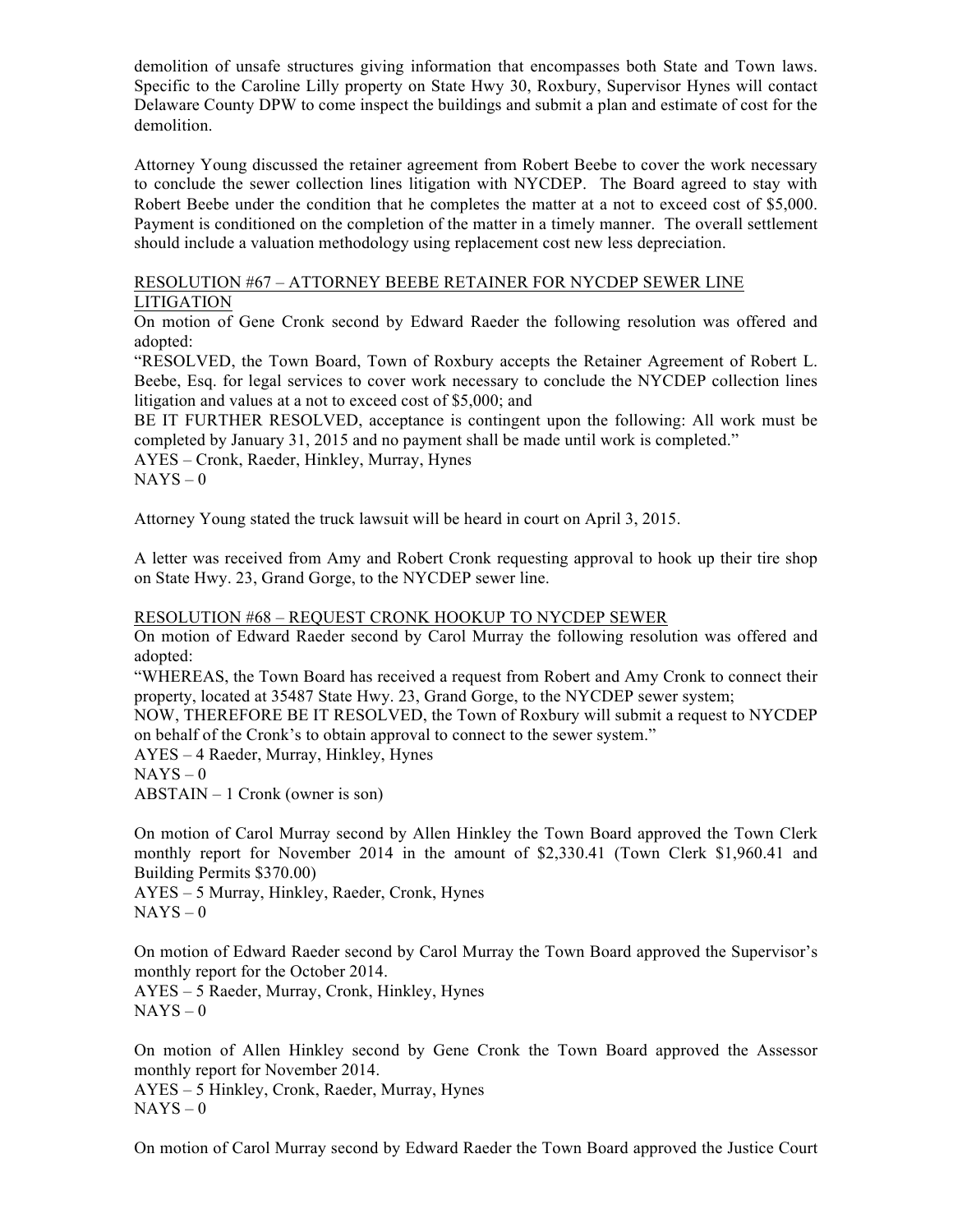monthly report for October 2014 in the amount of \$3,999.00. AYES – 5 Murray, Raeder, Cronk, Hinkley, Hynes  $NAYS - 0$ 

On motion of Carol Murray second by Allen Hinkley the Town Board approved the HUD Program monthly report for November 2014 reflecting a balance of \$130,796.00. AYES – 5 Murray, Hinkley, Cronk, Raeder, Hynes  $NAYS - 0$ 

On motion of Allen Hinkley second by Gene Cronk the Town Board approved the Building Inspector monthly report for November 2014.

AYES – 5 Hinkley, Cronk, Raeder, Murray, Hynes  $NAYS - 0$ 

On motion of Edward Raeder second by Carol Murray the Town Board approved the Water Receipts monthly reports for November 2014 in the following amounts: Denver \$204.50; Grand Gorge \$716.74 and Roxbury \$792.01.

AYES – 5 Raeder, Murray, Cronk, Hinkley, Hynes  $NAYS - 0$ 

No action was taken on filling the vacancy on the Historic Preservation Commission for a term expiring 12/31/15.

#### RESOLUTION #69 – APPOINT ELLSWORTH TO HISTORIC PRESERVATION **COMMISSION**

On motion of Allen Hinkley second by Edward Raeder the following resolution was offered and adopted:

"RESOLVED, the Town Board appointed Margaret Ellsworth to the Historic Preservation Commission to fill the unexpired term of Phillip Lenihan; and

BE IT FURTHER RESOLVED, such appointment is effective immediately and will expire December 31, 2016."

AYES – 5 Hinkley, Raeder, Cronk, Murray, Hynes  $NAYS - 0$ 

RESOLUTION #70 - In the Matter of the Adoption of Local Law No. 2 of 2014 entitled "Local Law to Increase Income Limits for Partial Tax Exemption for Persons 65 Years of Age or Older" On motion of Allen Hinkley second by Gene Cronk the following resolution was offered and adopted:

"WHEREAS, in accordance with the authority granted by Section 467 of the Real Property Tax Law of the State of New York allowing municipalities to adopt a Local Law that sets out income limits for partial tax exemption for persons 65 years of age or older; and

WHEREAS, the proposed Law was adopted on November 6, 2014 as Local Law No. 2 of 2014 and submitted to the Department of State on November 10, 2014; and

WHEREAS, the first line of Section 2 of the income schedule identifies the Income \$15,000 Or below; and

WHEREAS, subsequent to the submission of the Law to the Department of State it was determined that there was a typographical error located in Section 2 on the second line of the income schedule in which the Income was identified as Income more than \$15,100 But less than \$16,100; and

WHEREAS, the income schedule has been corrected to identify the second line income as Income more than \$15,000 But less than \$16,100, thereby including, rather than inadvertently deleting those with incomes between \$15,001 and \$15,099.

NOW THEREFORE, BE IT RESOLVED AS FOLLOWS BY THE TOWN BOARD OF ROXBURY, DELAWARE COUNTY, NEW YORK: The Town Board hereby authorizes the Town Clerk to resubmit the corrected version of Local Law No. 2 entitled A Local Law to Increase Income Limits for Partial Tax Exemption for Persons 65 years of Age or Older. WHEREUPON, the Resolution was put to a vote and recorded as follows: